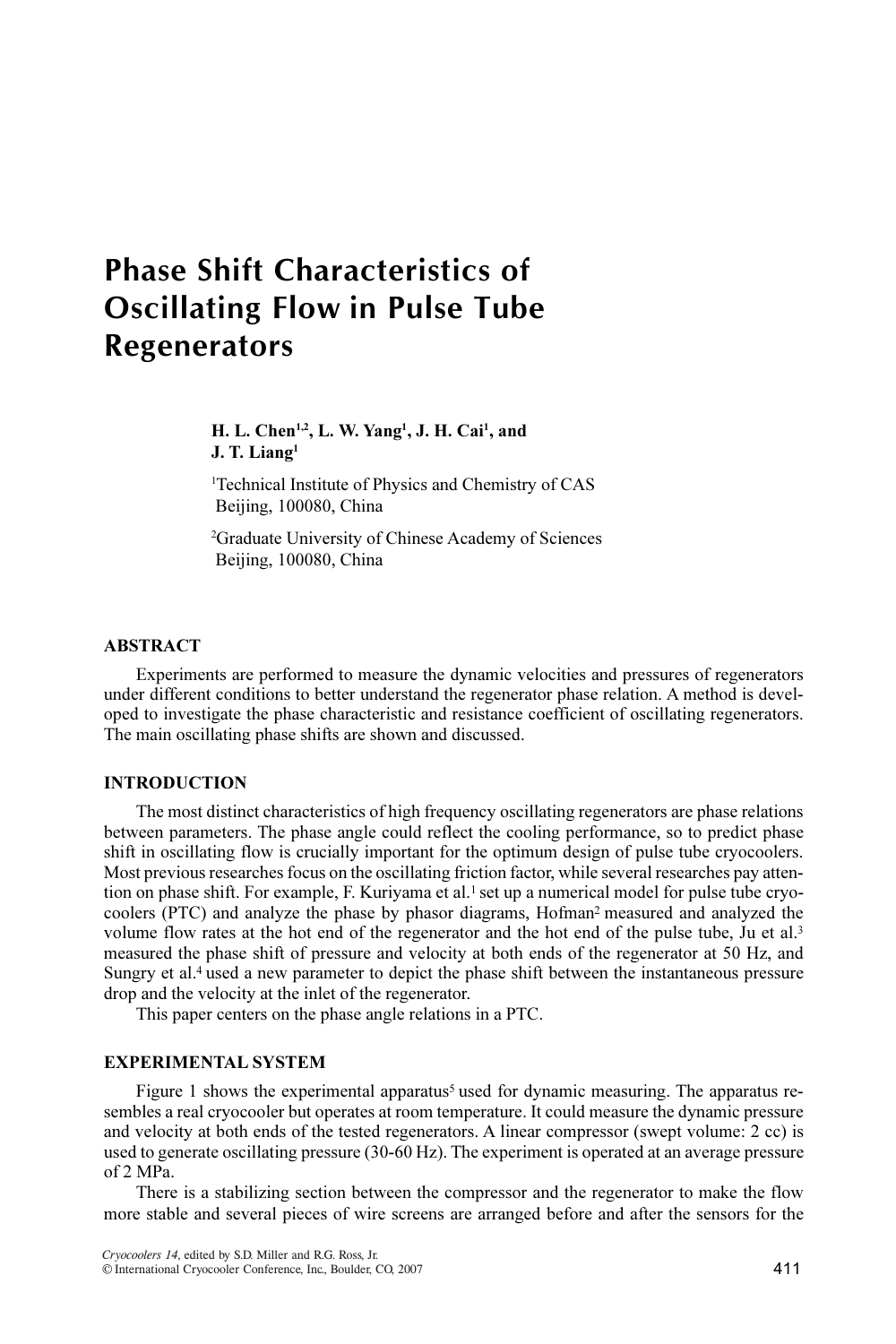

Figure 1. Experiment apparatus for testing the regenerators

uniformity of velocity. A reservoir is connected to the pulse tube by an adjustable needle orifice valve.

The lengths of regenerators are 40 mm, 50 mm, 70 mm and 80 mm, respectively. They are packed with stainless-steel plainly woven wire screens mesh no. 400.

A fine hot wire (DANTEC, Model 90N10) anemometer and a piezoelectric pressure transducer (KISTLER, Type 601A) is arranged at each end of the regenerator to measure the dynamic pressure and the instantaneous oscillating velocity through the regenerator, respectively, as shown in Figure 1.

In order to get the system characteristics, various conditions such as different opening of orifice  $(20, 30, 40, 50, 60)$ , different input power  $(4 W, 9 W, 16 W)$  and different frequency  $(30 Hz,$ 40 Hz, 50 Hz, 60 Hz, et al. are changed for testing. The input power is limited by 16 W in this experiment because the measured velocity curve becomes unstable at higher input power.

In this paper, instantaneous pressure and velocity at the inlet of a regenerator, or other elements, are denoted by  $P_1$  and  $U_1$ , and those at the outlet denoted by  $P_2$  and  $U_2$ , respectively. The phase shift is denoted by  $\Phi(U_1, U_2)$ ,  $\Phi(U_1, P_2)$ ,  $\Phi(U_1, P_1)$ .<br>Figure 2 shows a typical group of magnitude valority.

Figure 2 shows a typical group of measured velocity and pressure waves at the inlet  $(U_1, P_1)$  and outlet  $(U_2, P_2)$  of a regenerator. The waves clearly show the different amplitude and the phase shift.<br>The phase angle of each parameter is processed by a Fast Eourier Transform (EFT), the same as The phase angle of each parameter is processed by a Fast Fourier Transform (FFT), the same as other work.<sup>1</sup>

One should notice that, since the wave of velocity is not exactly sinusoidal and not very smooth, the phase result processed by FFT is not very accurate. So the error of the phase up to several degrees is possible.



Figure 2. Typical experimental curves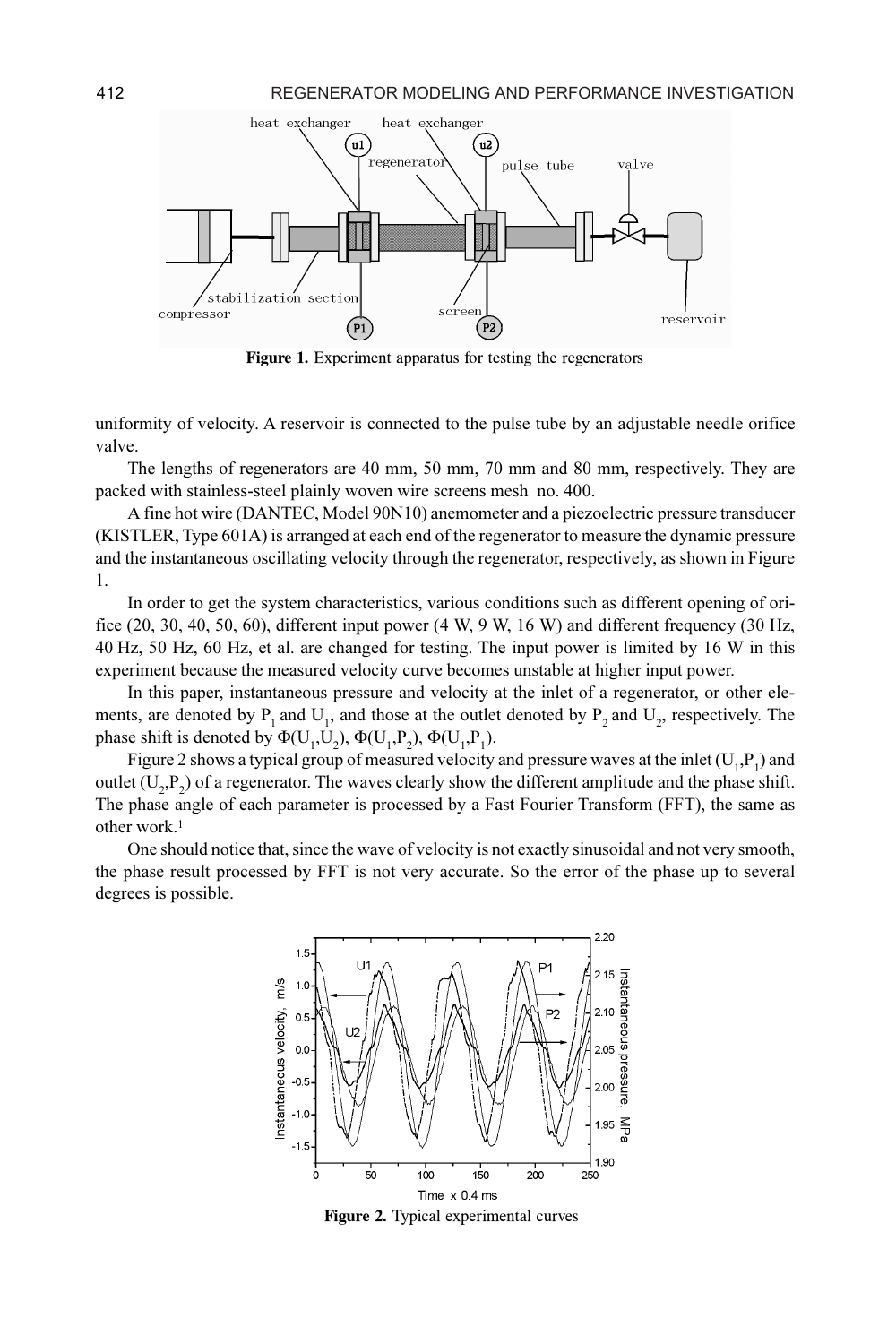

Figure 3. Phase shift of pressures at both sides of a resistance element.

#### EXPERIMENTAL RESULTS AND ANALYSIS

#### Phase Shift of Pure Resistance Element

For a resistance element plus the reservoir with a small volume, like the orifice and the reservoir structure in PTCs, the velocity phase shift between the orifice two ends is nearly zero, while the phase of the pressure waves,  $\Phi_{\text{res}}(P_1, P_2)$ , varies a lot and gets larger with the resistance increas-<br>ing as shown in Figure 3. Small poening of an orifice valve, delegating large resistance coefficient. ing, as shown in Figure 3. Small opening of an orifice valve, delegating large resistance coefficient, corresponds to a large phase shift of  $\Phi_{res} (P_1, P_2)$ .<br>It is easy to comprehend that the mass flow ray

It is easy to comprehend that the mass flow rate must be the same at both ends of a non-volume element for the conservation of mass. When the resistance element delays the mass flow rate in oscillating flow, the phase shift between the corresponding pressure exists and offers a pressure gradient for the mass flow to overcome the resistance. The phase shift of pressures at ends of a resistance element is mainly caused by the resistance of the element.

#### Phase Shift of Volume

It is also observed from experiments that, for a capacity element with little resistance, like a pulse-tube,  $\Phi_{cap} (P_1, P_2)$  is nearly zero, while  $\Phi_{cap} (U_1, U_2)$  gets larger with the volume increasing, which can be computed by a simple model which can be computed by a simple model.

Figure 4 shows the simple model for analysis. The pressure is nearly equal in the whole pulse tube. The reservoir is large enough to assure the pressure  $P_0$  constant when the system works.<br>The pressure is: The pressure is:

$$
P_{in} = P_{1cap} = P_{2cap} = P_0 + |P|\sin(\omega t)
$$
 (1)

here  $|P|$  is the amplitude of pressure wave. Choose the right direction as positive. With small pressure amplitude in the experiment, the instantaneous mass flow rate can be approximately described as:



Figure 4. Computed model for phase shift of a capacity element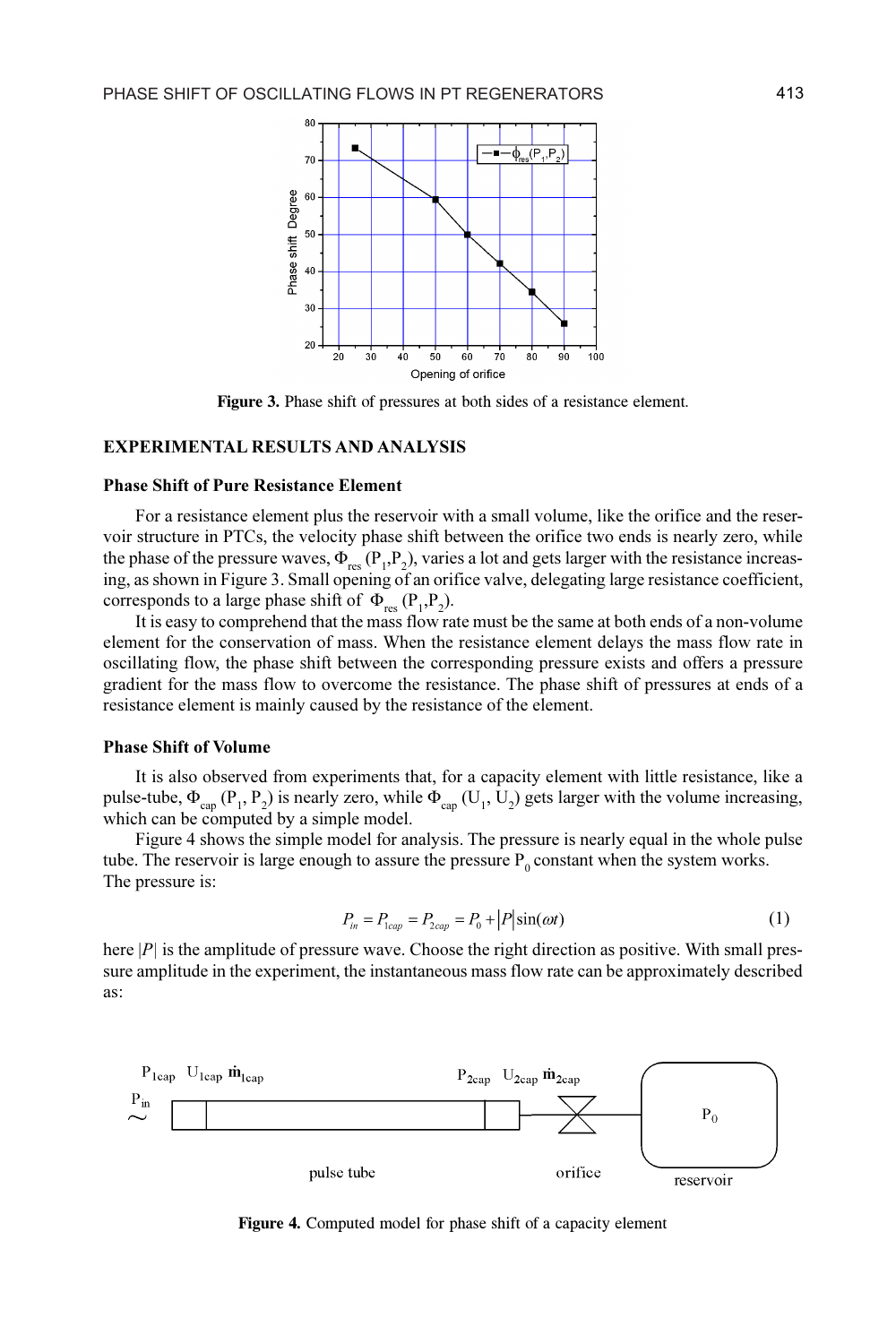$$
m_{2cap} = C_o(P_{2cap} - P_0) = C_o(|P|\sin(\omega t))
$$
\n(2)

where  $C$  is the coefficient defined, corresponding to the opening of orifice.

The mass conservation equation for the pulse tube is

 $\overline{1}$ 

$$
\frac{dm_{cap}}{dt} = m_{lcap} - m_{2cap} \tag{3}
$$

The expression for the mass in the tube is:

$$
m_{cap} = \frac{P_{in}V_{cap}}{RT}
$$
\n<sup>(4)</sup>

Then, from equation  $(2)$ ,  $(3)$ , and  $(4)$ 

$$
\dot{n}_{lcap} = \omega \cdot \frac{|P|V_{cap}}{RT} \cos(\omega t) + C_o |P| \sin(\omega t)
$$
  
= 
$$
\sqrt{(\omega \cdot \frac{|P|V_{cap}}{RT})^2 + (C_o |P|)^2} \cdot \sin(\omega t + \theta)
$$
 (5)

$$
tg\theta = \frac{\omega \cdot \frac{|P|V_{cap}}{RT}}{C_o|P|} = \frac{\omega V_{cap}}{C_o RT}
$$
(6)

where  $\theta = \Phi_{cap}(m_1, P_1)$  is the phase shift between  $m_1$ <sub>cap</sub> and  $P_{1cap} \cdot \Phi_{cap}(m_1, P_1)$  is the most important phase angle at cold end tin in Radebaugh's enthalny flow theory that decides the cooling perforphase angle at cold end tip in Radebaugh's enthalpy flow theory<sup>6</sup> that decides the cooling performance of the cryocooler. Since  $|P|$  has the small amplitude, density could be neglected and the phase in *m* is almost same in U. The resistance of the hot end,  $C_{o}$  is directly related to the phase<br>angle. The phase  $\Phi_{o}$  (U. P)= $\theta$  will be 900 when  $C = 0$  and  $\Phi_{o}$  (U. P)= $\theta$  will be 0 when C is angle. The phase  $\Phi_{cap}(U_1, P_1) = \theta$  will be 90<sup>0</sup> when  $C_o = 0$  and  $\Phi_{cap}(U_1, P_1) = \theta$  will be 0 when  $C_o$  is infinite. Compared with the experimental results as shown in Figure 5, the simple model is reliable. infinite. Compared with the experimental results, as shown in Figure 5, the simple model is reliable. The resistance coefficient is gained from experiments as its definition. The phase shift between the velocities at the ends of a capacity element is mainly be caused by the capacity of the element.

## Phase Shift of Regenerators

The regenerator is a complex element that contains both resistance and capacity elements. General experimental results demonstrate that it can be studied by  $\Phi_{cap}(P_1, P_2)$  and  $\Phi_{reg}(U_1, U_2)$  for registance and canacity characteristics, respectively, under different conditions. The phase shift resistance and capacity characteristics, respectively, under different conditions. The phase shift  $\Phi_{reg}(U_2,P_2)$  at the cold end of the regenerator has no relationship with the regenerator, but is af-<br>fected by the situation behind. Some graphs representing some of the many experiments are shown fected by the situation behind. Some graphs representing some of the many experiments are shown in Figure 6~9. In each graph, only one parameter is changed.

Figure 6 shows the situation when the orifice valve is opened up.  $\Phi_{reg}(U_2,P_2)$  diminishes evi-<br>by while  $\Phi_{reg}(P,P_1)$  and  $\Phi_{reg}(U_1,U_2)$  does not change much. A different resistance at the end of dently, while  $\Phi_{reg}(P_1, P_2)$  and  $\Phi_{reg}(U_1, U_2)$  does not change much. A different resistance at the end of



Figure 5. Computed data comparing to experimental data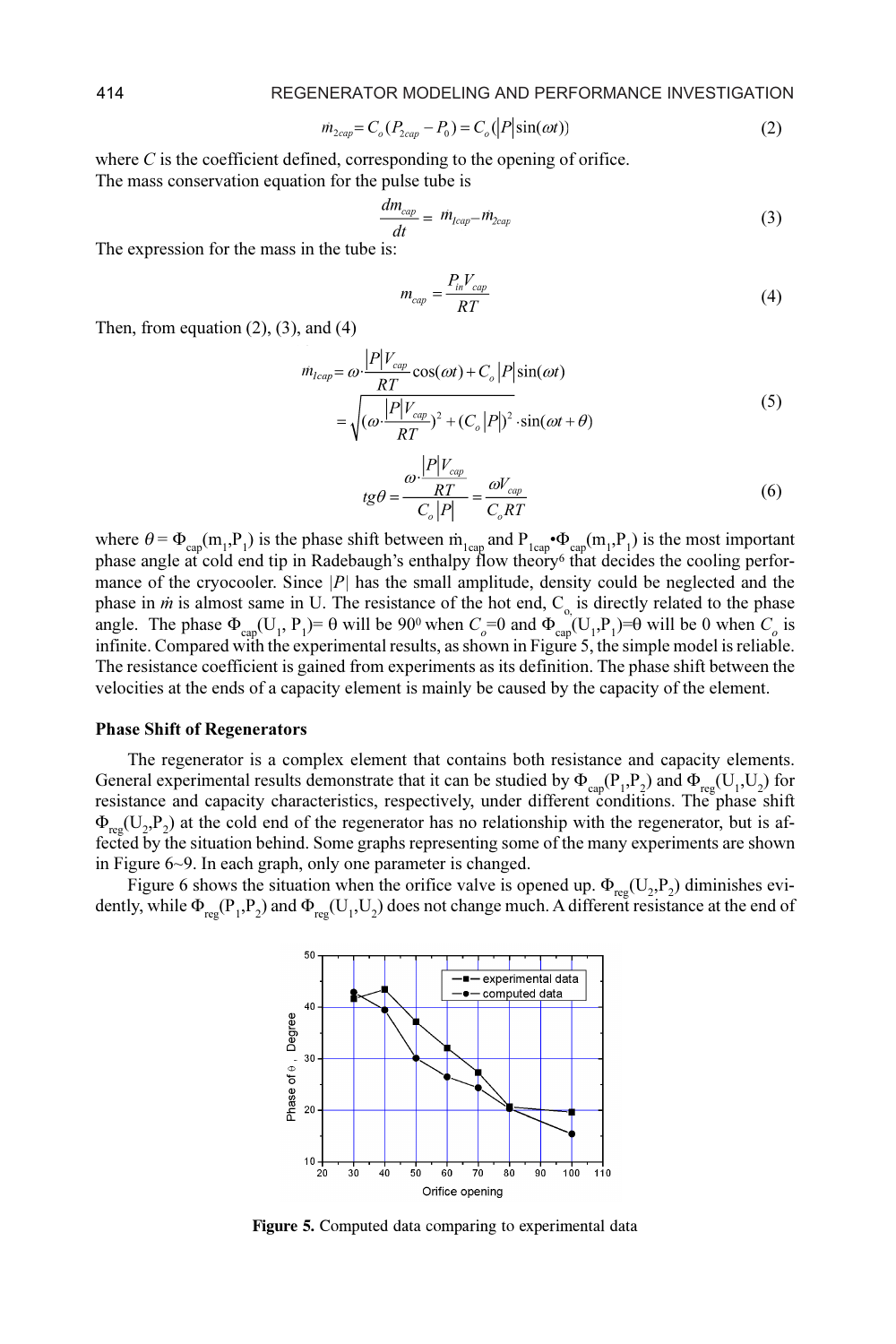

Figure 6. Phase shift depending on orifice opening







Figure 8. Phase shift depending on frequency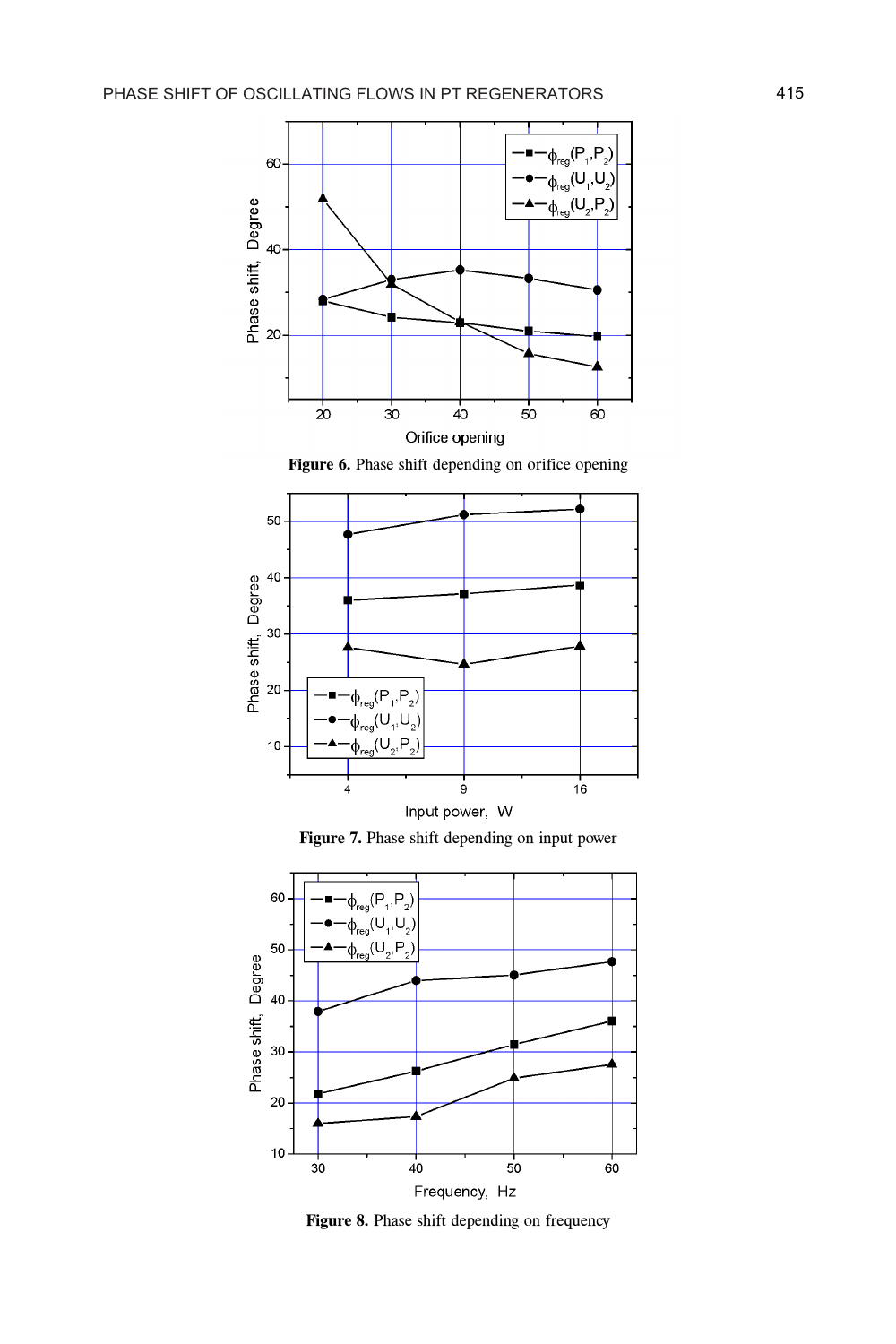

Figure 9. Phase shift depending on length of regenerators

pulse tube changes  $\Phi_{reg}(U_2, P_2)$ , but the same regenerator decides the velocity phase shift and the pressure phase shift Analogously Figure 7 presents three almost constant phase shift angles under 2 pressure phase shift. Analogously, Figure 7 presents three almost constant phase shift angles under different input powers for the same regenerator and the same orifice opening. In Figure 8, all of the three phase shift angles increase with frequency. The phase shift  $\Phi_{reg}(U_2, P_2)$  increases because  $\omega$  in equation (6) increases with the frequency and the same as  $\Phi_{eff}$  (H<sub>1</sub>). In Figure 9, with the inequation (6) increases with the frequency, and the same as  $\Phi_{reg}(\vec{U}_1, \vec{U}_2)$ . In Figure 9, with the in-<br>crease of the regenerators' length, both  $\Phi_{reg}$  (P, P) and  $\Phi_{reg}$  (U) increase apparently, because of crease of the regenerators' length, both  $\Phi_{reg}(P_1, P_2)$  and  $\Phi_{reg}(U_1, U_2)$  increase apparently, because of increasing resistance and canacity, while  $\Phi_{GUT}$  and vary much at the same situation at the increasing resistance and capacity, while  $\Phi_{reg}^{\text{}}(U_2, P_2)$  does not vary much at the same situation at the end.

#### Pressure Drop and Resistance Coefficient

Some former works<sup>4,7</sup> focus on the phase shift angle between the velocity at the inlet of a regenerator U<sub>1reg</sub> and the instantaneous pressure drop  $\Delta P_{reg}$  (define  $\Delta P_{reg} = P_{1reg} - P_{2reg}$ ), which is also<br>sinusoidal. However, experimental results demonstrate that, under various conditions,  $\Delta P_{reg}$  almost<br>has the s has the same phase with the linear-average velocity  $U_{reg}(U_{reg}=(U_{reg}+U_{2reg})/2)$ , while it has a phase shift from  $U_{1reg}$ . Figure 10 and Figure 11 demonstrate the difference at different frequency and different regenerators different regenerators.

For a regenerator with a high frequency oscillating flow, because there exists a phase shift  $\Phi_{reg}(U_1,U_2)$ <br>regularities at both ends, which can be up to 50 degree, the oscillating resistance coefficient between velocities at both ends, which can be up to 50 degree, the oscillating resistance coefficient



Figure 10. Phase shift at different frequency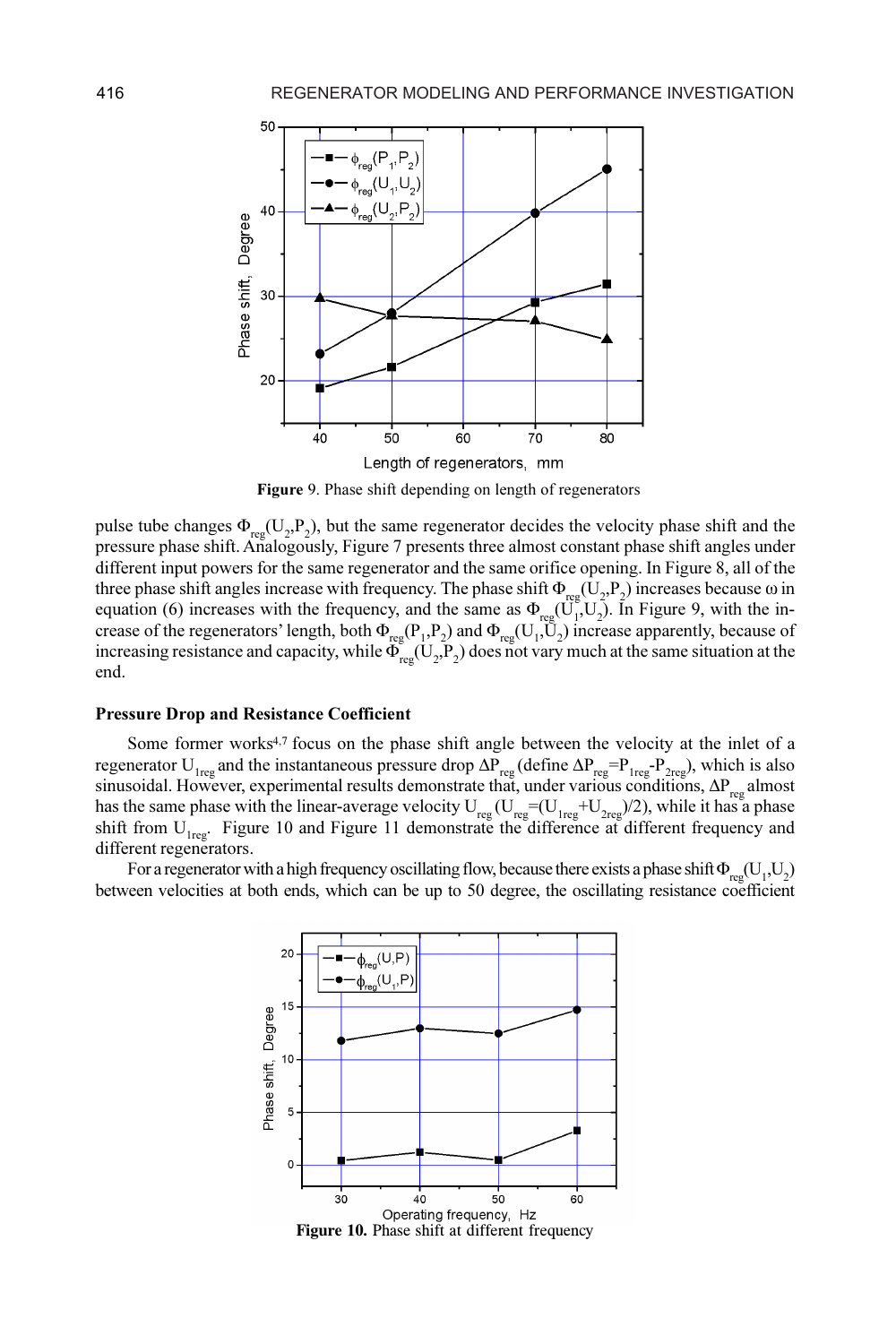

Figure 11. Phase shift of different regenerators

shouldn't be calculated by  $U_1$ , only. The velocity of gas at each tiny section inside the regenerator is different at any instantaneous time, corresponding to a different tiny pressure drop. The total oscillating pressure drop should be the integral result of each part, different from steady flow. If the resistance coefficient is calculated by  $U_{1reg}$  and  $\Delta P_{reg}$ , it will vary with time because of the phase shift and it will be<br>a different value under different experimental conditions. The applitude of U is around half or even a different value under different experimental conditions. The amplitude of  $U_{2reg}$  is around half or even<br>less than that of  $U_{2}$  so it's not correct to use  $U_{2}$  to delegate the velocity of a recenerator. Though the less than that of  $U_{1reg}$ , so it's not correct to use  $U_{1reg}$  to delegate the velocity of a regenerator. Though the extreme offert and the nonlinear offert nuclear to a certain extent, using  $U_{1}$  and  $\Delta P_{1}$  to investi entrance effect and the nonlinear effect must exist to a certain extent, using  $U_{reg}$  and  $\Delta P_{reg}$  to investigate the registered of a recoverator is commonly evoluable. the resistance of a regenerator is commonly available.

#### **CONCLUSION**

Phase shifts of pressures and velocities at both ends of an oscillating flow regenerator are separately determined by the resistance and the capacity character of the regenerator. To investigate the oscillating resistance coefficient of regenerators, the instantaneous velocities at both ends should be considered to determine the pressure drop.

## ACKNOWLEDGMENTS

Financial support for this effort was provided by the National Natural Science Foundation of China (Grant No. 50206025).

#### **REFERENCES**

- 1. Kuriyama, F., and Radebaugh, R., "Analysis of mass and energy flow rates in an orifice pulse-tube refrigerator," Cryogenics, Volume 39, Issue: 1 (January 1999), pp. 85-92.
- 2. Hofmann, A., and Pan, H., "Phase shifting in pulse tube refrigerators," Cryogenics, Volume 39, Issue 6 (June 1999), pp. 529-537.
- 3. Ju, Y., Jiang, Y., and Zhou, Y., "Experimental study of the oscillating flow characteristics for a regenerator in a pulse tube cryocooler," Cryogenics, Volume 38, Issue: 6 (June 1998), pp 649-656.
- 4. Choi, S., Nam, K., and Jeong, S., "Investigation on the pressure drop characteristics of cryocooler regenerators under oscillating flow and pulsating pressure conditions," Cryogenics, Volume 44, Issue: 3 (March 2004), pp. 203-210.
- 5. X.L. Wang, et al., "Experimental flow characteristics study of a high frequency pulse tube regenerator," Proceeding of Twentieth International Cryogenic Engineering Conference (ICEC20), Springer (2004), pp. 439-444.